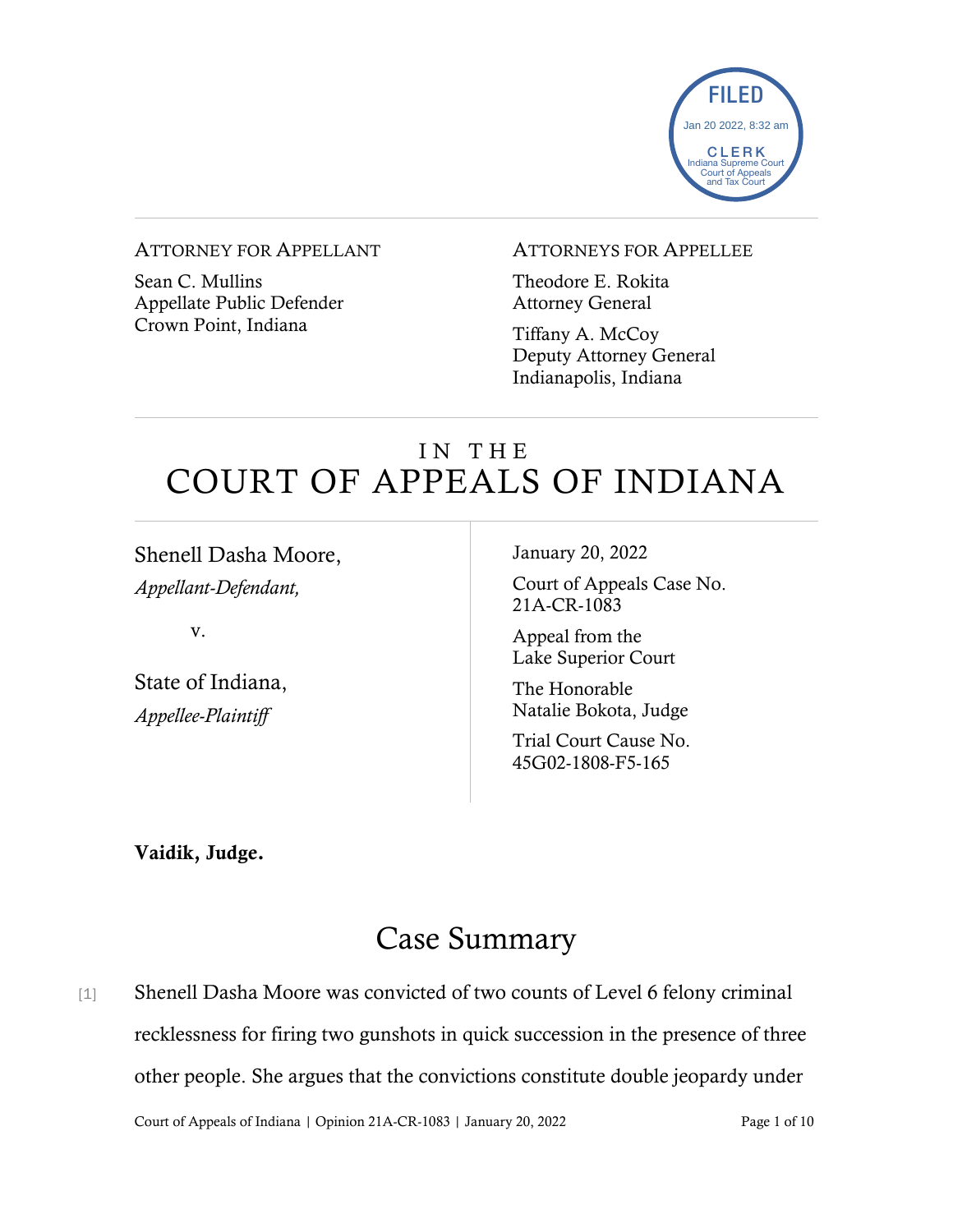the new test established by our Supreme Court in *Powell v. State*, 151 N.E.3d 256 (Ind. 2020). We agree. The criminal-recklessness statute does not clearly indicate a "unit of prosecution" that would allow for multiple convictions in this case, and the actions in question were so compressed in terms of time, place, singleness of purpose, and continuity of action that only a single conviction can be imposed.

### Facts and Procedural History

- [2] In August 2018, Shenell was renting a house in Hammond. Her mother, Barbara Moore, was living with her but was not on the lease. On the afternoon of August 30, Shenell and Barbara were joined at the house by Barbara's sister, Deborah Moore, and Deborah's daughter, Kiauna Moore. Deborah began braiding Barbara's hair, but an argument arose, and Shenell told everyone to leave. Deborah and Barbara said they would not leave until Deborah was done braiding Barbara's hair, so Shenell called 911. An officer responded, and the parties eventually agreed that Barbara, Deborah, and Kiauna would leave when the hair braiding was done.
- [3] After the officer left, the arguing resumed, and Shenell again told the others to leave. When they refused, Shenell went out to her car, retrieved a handgun, and returned inside. Barbara grabbed Shenell's arms, but Shenell broke free. She pointed the gun at Barbara and Deborah and then, with all four women "at close range" and "in arms reach," Tr. pp. 72, 114, she fired a shot into the floor and a second shot into an adjacent room. Barbara, Deborah, and Kiauna then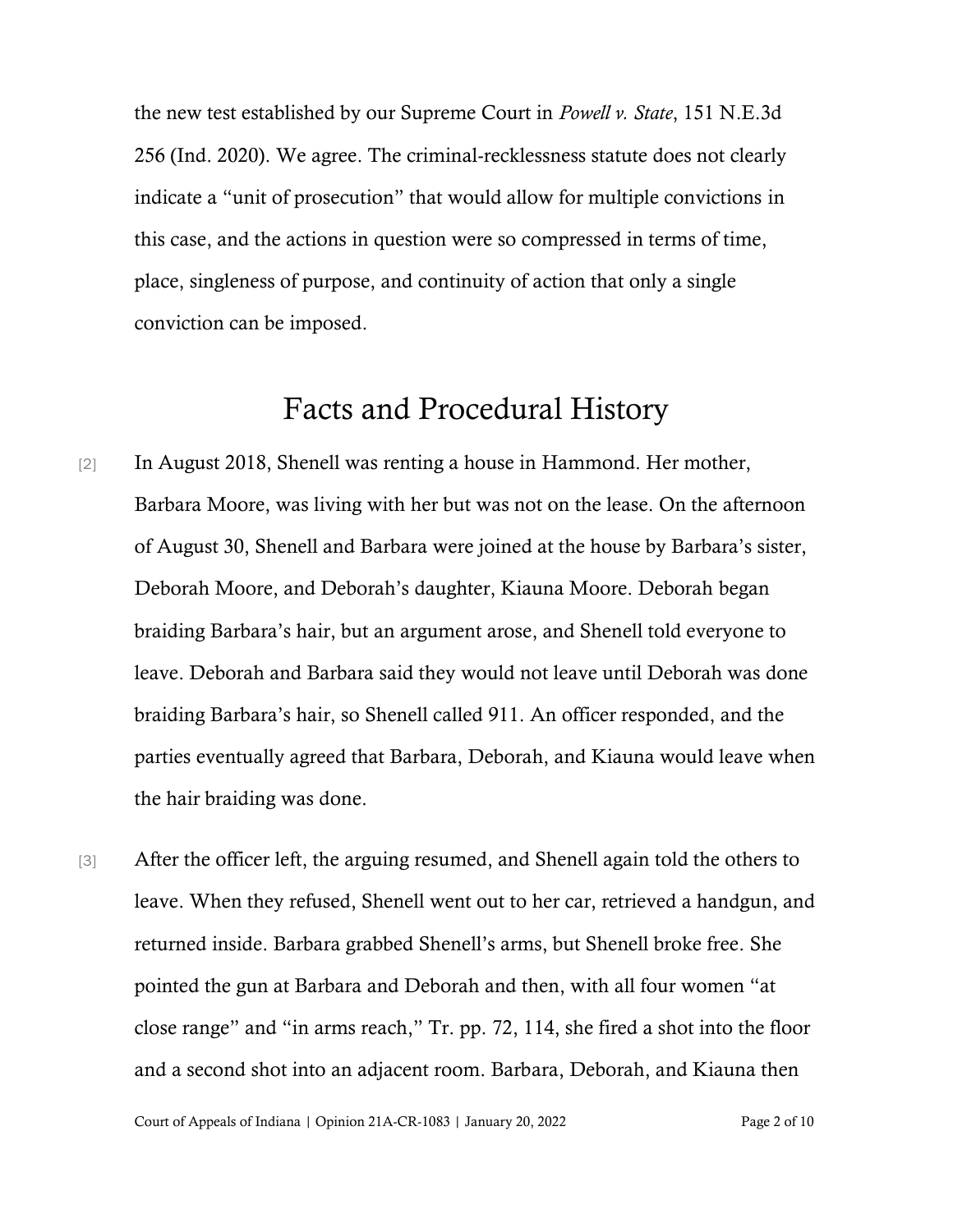left the house, and Deborah called 911. Officers responded and arrested Shenell.

- [4] The State charged Shenell with three counts of Level 5 felony intimidation with a deadly weapon, three counts of Level 6 felony criminal recklessness with a deadly weapon, and three counts of Level 6 felony pointing a firearm. (For each of the three offenses, one count named Barbara as the victim, one count named Deborah, and one count named Kiauna.) The State also charged Shenell with Class A misdemeanor domestic battery for pushing Barbara. The four charges relating to Barbara were later dismissed because the State could not secure her presence for trial.
- [5] A bench trial was held on the six remaining counts in April 2021. Deborah and Kiauna testified Shenell was drunk and argumentative before the shooting, and they denied they were violent or threatening toward her. Shenell, on the other hand, testified she was not drunk and was acting in self-defense when she retrieved and fired the gun. Specifically, she testified she called 911 because Barbara and Deborah had threatened to "whoop [her] 'A'." *Id.* at 146. She said she was handicapped and in "constant pain" because of a car accident in 2010 and that she feared getting assaulted. *Id.* at 147-49. She testified that after the officer left the house Deborah said, "We still gonna whoop your 'A' when I finish braiding your mama's hair." *Id.* at 151. She said she was scared and explained why she left the house and retrieved the gun:

So I left. I went out to my car. I sat there about 20, 30 minutes trying to think what else can I do to get them to leave. So just got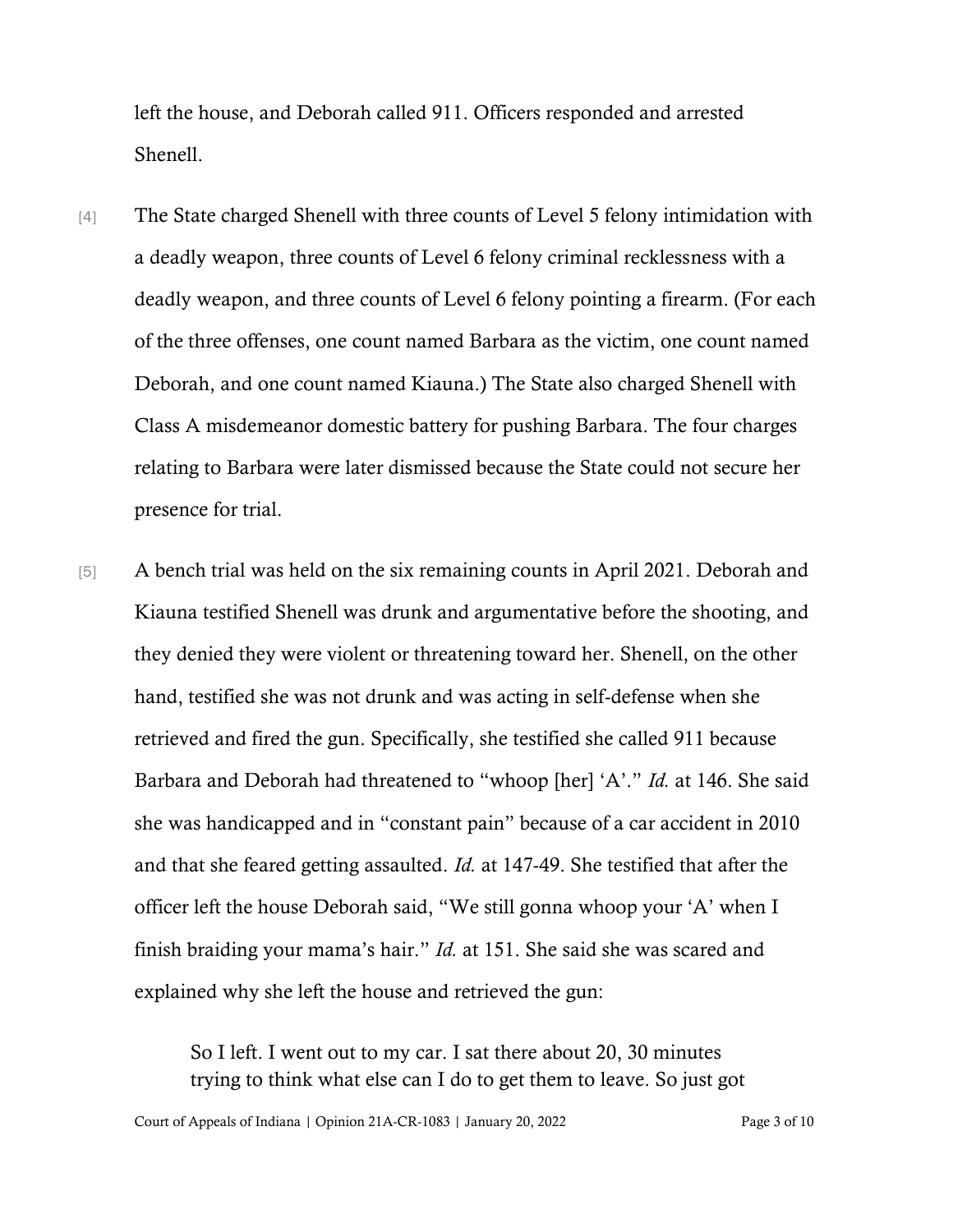my gun out the trunk and went inside with it. I said, maybe they see a gun they leave. You know I don't want to get jumped on. I'm terrified right now, and I was hurting.

*Id.* at 152. Shenell testified that when she re-entered the house and Barbara tried to take the gun from her, she fired it so the other women would leave and not beat her up as they had threatened.

- [6] The trial court found Shenell guilty of both counts of criminal recklessness and the count of pointing a firearm at Deborah but not guilty on the other three counts. In sentencing Shenell, the court found as a mitigating circumstance that she "acted under strong provocation in that the victims had threatened [her] with bodily harm." Appellant's App. Vol. II p. 79. However, it also concluded her response was not reasonable and that "you can't pull out a gun and threaten people." Tr. p. 182. The court entered convictions on all three guilty findings and sentenced Shenell to one year in jail for each conviction, all suspended to probation.
- [7] Shenell now appeals.

# Discussion and Decision

## I. Sufficiency of Evidence

[8] Shenell first contends the State failed to present sufficient evidence to disprove her claim of self-defense. If a claim of self-defense is raised and finds support in the evidence, the State has the burden of negating the claim beyond a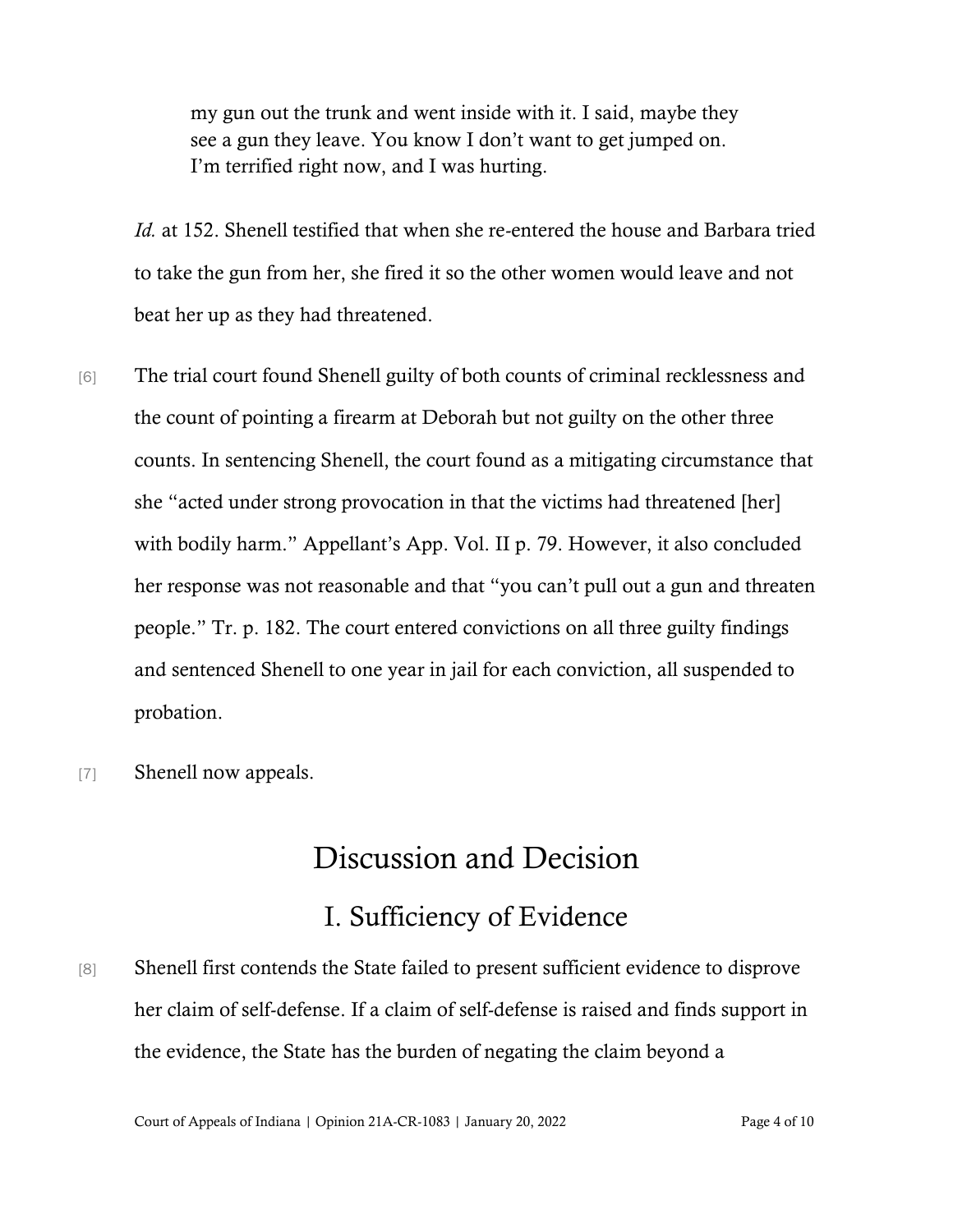reasonable doubt. *Wilson v. State*, 770 N.E.2d 799, 800-01 (Ind. 2002). "The State may meet this burden by rebutting the defense directly, by affirmatively showing the defendant did not act in self-defense, or by simply relying upon the sufficiency of its evidence in chief." *Miller v. State*, 720 N.E.2d 696, 700 (Ind. 1999). When a defendant challenges the sufficiency of the State's evidence in this regard, we will not reweigh the evidence or judge the credibility of witnesses. *Wilson*, 770 N.E.2d at 801. We will reverse "only if no reasonable person could say that self-defense was negated by the State beyond a reasonable doubt." *Id.* In other words, a trier of fact's decision on a claim of self-defense is generally entitled to considerable deference on appeal. *Taylor v. State*, 710 N.E.2d 921, 924 (Ind. 1999).

- [9] A claim of self-defense requires that the defendant "(1) was in a place where he had a right to be; (2) did not provoke, instigate, or participate willingly in the violence; and (3) had a reasonable fear of death or great bodily harm." *Wilson*, 770 N.E.2d at 800. Shenell argues all three of these elements were satisfied here. The State asserts, among other things, that Shenell "participated willingly in the violence." Appellee's Br. p. 9. We agree with the State.
- Court of Appeals of Indiana | Opinion 21A-CR-1083 | January 20, 2022 Page 5 of 10 [10] When Shenell left the house, she did so freely, and none of the other women followed her. She then sat in her car "about 20, 30 minutes," all the while knowing the other women had agreed to leave after Deborah finished braiding Barbara's hair. But instead of waiting for that to occur, Shenell chose to escalate the situation—which to that point had not involved any weapons or actual violence—by retrieving her gun and re-entering the house to confront the others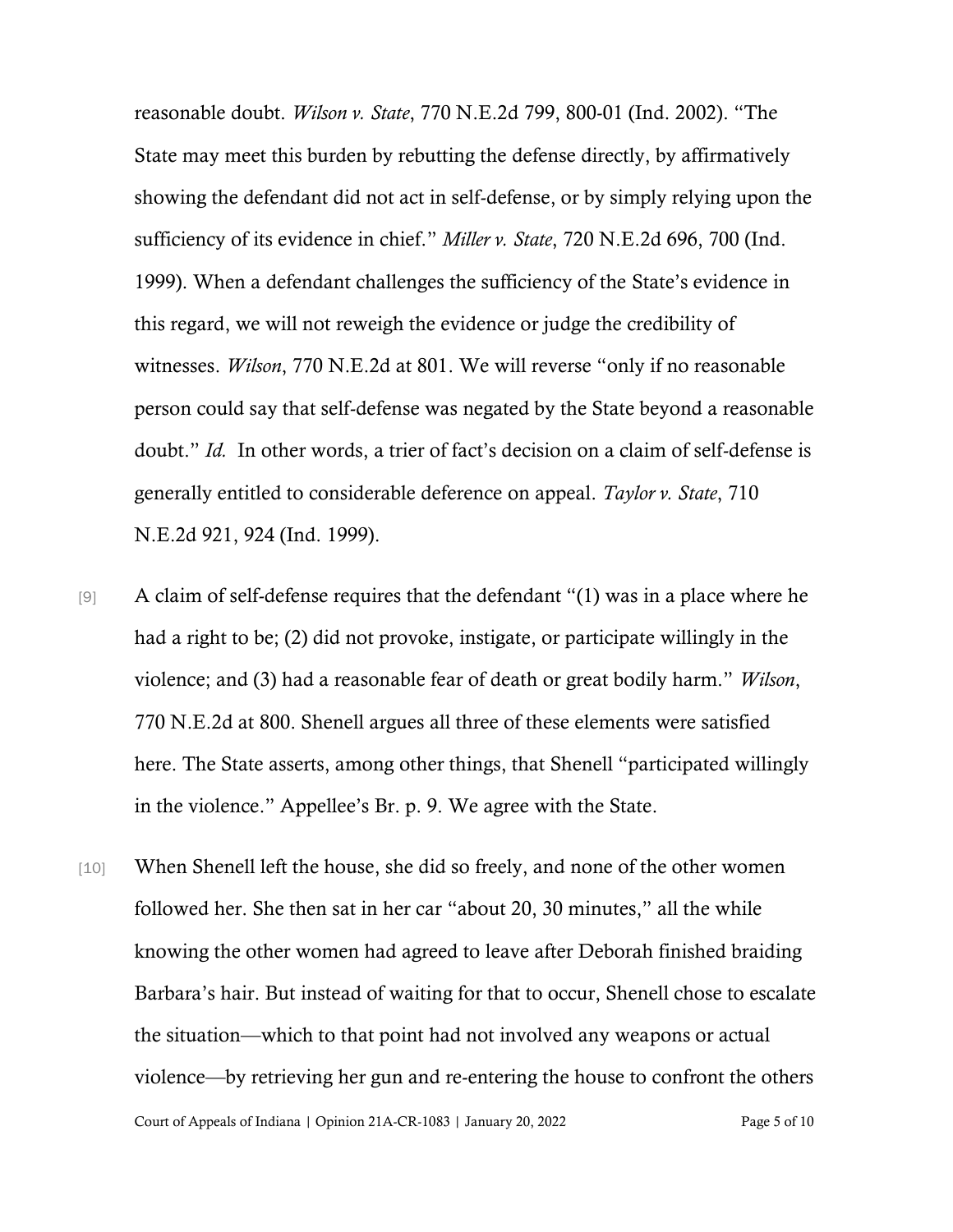with it. When she did that, the other women reacted reasonably by trying to keep her from using the gun. Shenell pulled away and then made the choice to fire two shots. This evidence that Shenell willingly participated in the violence was sufficient to defeat her claim of self-defense.

### II. Double Jeopardy

- [11] Shenell also argues her two criminal-recklessness convictions constitute double jeopardy under the new test established by our Supreme Court in *Powell v. State*, 151 N.E.3d 256 (Ind. 2020).<sup>1</sup> It does not appear she raised this claim in the trial court, but the State does not argue waiver, and we have held that such claims can be raised for the first time on appeal or even by this Court sua sponte because double jeopardy implicates fundamental rights. *See Howell v. State*, 97 N.E.3d 253, 263 (Ind. Ct. App. 2018), *trans. denied*; *Montgomery v. State*, 21 N.E.3d 846, 864 n.5 (Ind. Ct. App. 2014), *trans. denied*.
- [12] *Powell* provides the double-jeopardy test when a defendant is convicted multiple times under a single statute based on a single criminal act or transaction. 151 N.E.3d at 263. The inquiry involves two steps. *Id.* at 264. The first step is determining whether the statute at issue clearly indicates a "unit of prosecution." *Id.* "[A] unit of prosecution is 'the minimum amount of activity a defendant must undertake, what he must do, to commit each new and

<sup>&</sup>lt;sup>1</sup> Powell was decided two years after the events in this case, but both parties treat it as providing the applicable double-jeopardy test.

Court of Appeals of Indiana | Opinion 21A-CR-1083 | January 20, 2022 Page 6 of 10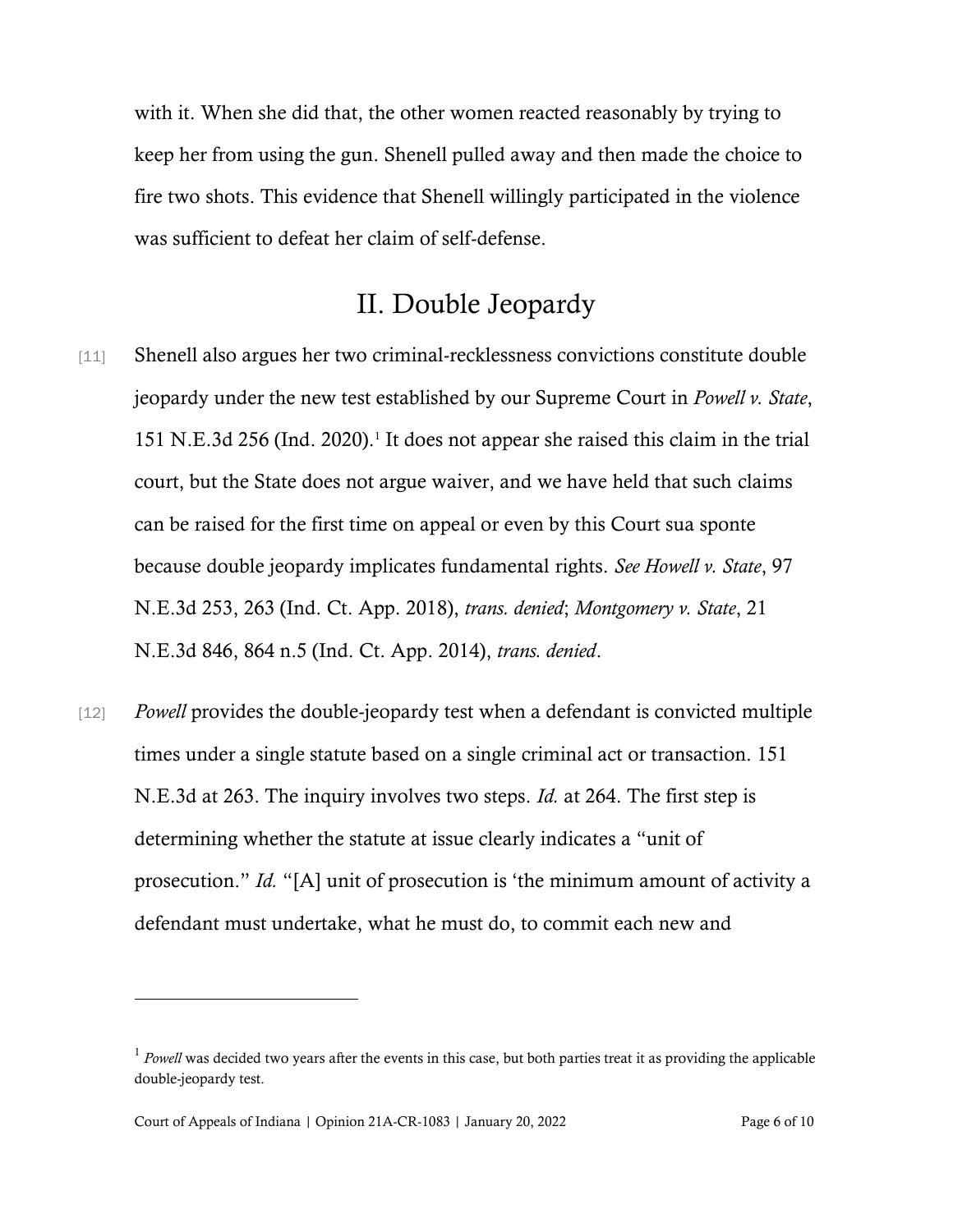independent violation of a criminal statute[.]'" *Barrozo v. State*, 156 N.E.3d 718, 725 (Ind. Ct. App. 2020) (quoting *United States v. Rentz*, 777 F.3d 1105, 1109 (10th Cir. 2015) (en banc)). If the statute clearly indicates a unit of prosecution, the court follows the legislature's guidance and the analysis is complete. *Powell*, 151 N.E.3d at 264. If it does not—that is, if the statute is ambiguous—the court proceeds to the second step. *Id.* "Under this second step, a court must determine whether the facts—as presented in the charging instrument and as adduced at trial—indicate a single offense or whether they indicate distinguishable offenses." *Id.*

[13] In discussing the unit-of-prosecution step, the *Powell* Court first noted, "In determining whether a single criminal statute permits multiple punishments for multiple victims, Indiana courts (as with other jurisdictions) often distinguish conduct-based statutes from result-based statutes." *Id.* at 265. The Court described conduct-based statutes as follows:

> A conduct-based statute, under our criminal code, consists of an offense defined by certain actions or behavior (e.g., operating a vehicle) and the presence of an attendant circumstance (e.g., intoxication). Under these statutes, the crime is complete once the offender engages in the prohibited conduct, regardless of whether that conduct produces a specific result (e.g., multiple victims). The focus—or "gravamen"—of the statutory offense is the defendant's actions, not the consequences of those actions. To be sure, a specific result or consequence (e.g., death or serious bodily injury) may enhance the penalty imposed. But multiple consequences do not establish multiple crimes, since the crime may still be committed without the consequence. Indeed, under a conduct-based statute, a single discrete incident can be the basis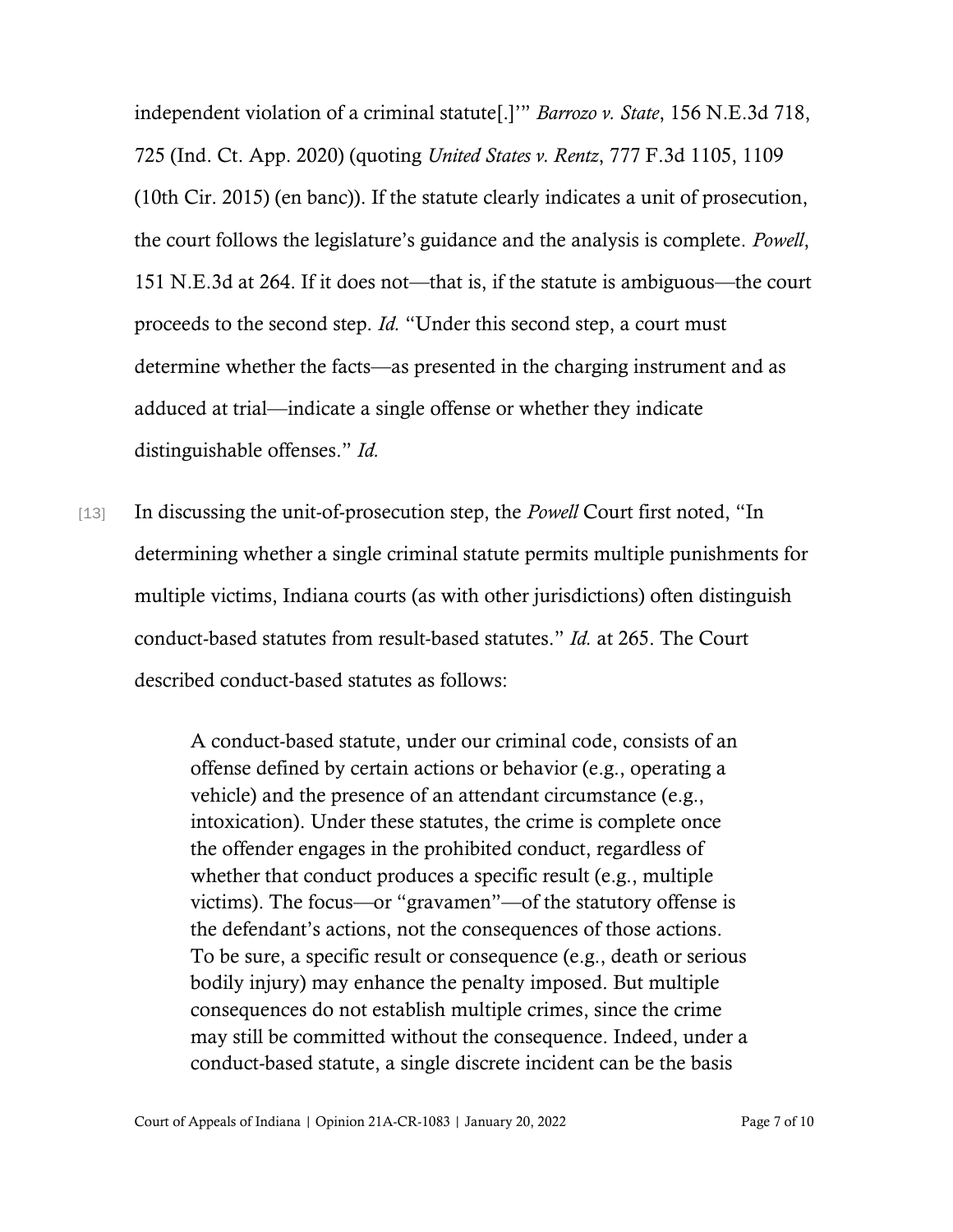for only one conviction, no matter how many individuals are harmed.

*Id.* at 265-66 (cleaned up). The Court said the following regarding result-based statutes:

A result-based statute, on the other hand, consists of an offense defined by the defendant's actions and the results or consequences of those actions. In crimes such as murder, manslaughter, battery and reckless homicide, the gravamen of the offense is causing the death or injury of another person, i.e., the result is part of the definition of the crime. In other words, the resulting death, injury or offensive touching is an element of the crime. And that crime is complete so long as the required actus reus and mental state are present. Under these statutes, then, where several deaths or injuries occur in the course of a single incident, the prohibited offense has been perpetrated several times over. The separate victims represent different offenses because conduct has been directed at each particular victim.

*Id.* at 266 (cleaned up). "In short, crimes defined by conduct (rather than by consequence) permit only a single conviction (with multiple consequences resulting in enhanced penalties, not multiple crimes). But crimes defined by consequence (rather than by conduct) permit multiple convictions when multiple consequences flow from a single criminal act." *Id.*

[14] *Powell* concerned the crime of attempted murder, which involves both the murder statute and the attempt statute. Read together, those statutes provide that a person commits attempted murder "when he or she, acting with the requisite culpability, "engages in conduct that constitutes a substantial step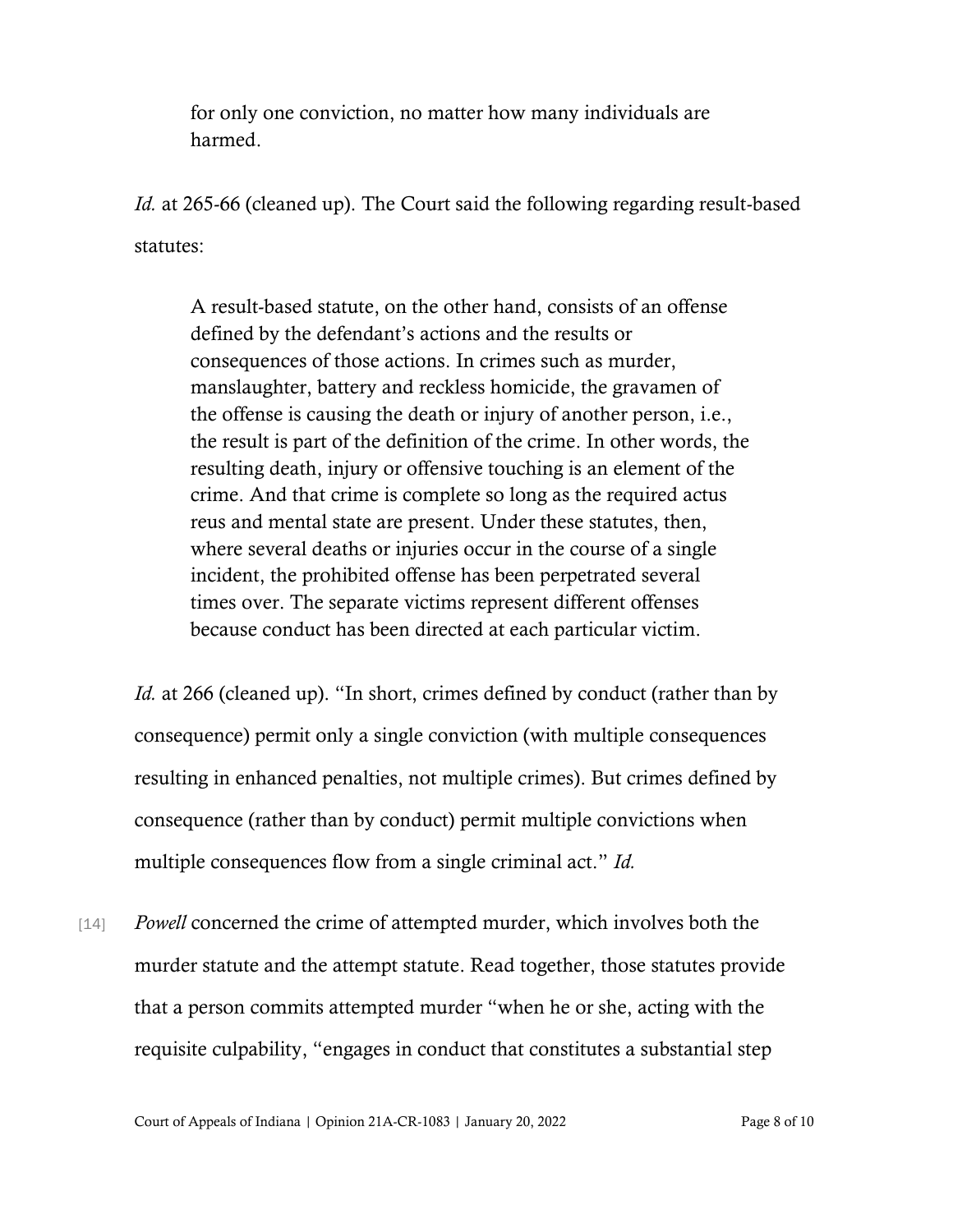toward" the "intentional killing of another human being." *Id.* at 265 (quoting Ind. Code §§ 35-41-5-1(a) (attempt) and 35-42-1-1(1) (murder)). The Court explained that these statutes include both conduct-based language—"engages in conduct that constitutes a substantial step toward" murder"—and result-based language—the direct object "another human being." *Id.* at 266, 267. Because "[t]hese alternative readings of our attempted-murder statute reveal equally legitimate ways of thinking about the statute's unit of prosecution," the Court found the statutes to be ambiguous and moved on to the second step of the test. *Id.* at 268.

- [15] The criminal-recklessness statute is equally ambiguous in this regard. The statute provides, in relevant part, "A person who recklessly, knowingly, or intentionally performs an act that creates a substantial risk of bodily injury to another person commits criminal recklessness." I.C. § 35-42-2-2(a). The statute includes both conduct-based language—"recklessly, knowingly, or intentionally performs an act"—and result-based language—"that creates a substantial risk of bodily injury to another person." Because the statute is ambiguous as to the unit of prosecution, we must proceed to the second step of the *Powell* test.
- [16] Again, that second step requires us to "determine whether the facts—as presented in the charging instrument and as adduced at trial—indicate a single offense or whether they indicate distinguishable offenses." *Powell*, 151 N.E.3d at 264.

To answer this question, we ask whether the defendant's actions are so compressed in terms of time, place, singleness of purpose,

Court of Appeals of Indiana | Opinion 21A-CR-1083 | January 20, 2022 Page 9 of 10